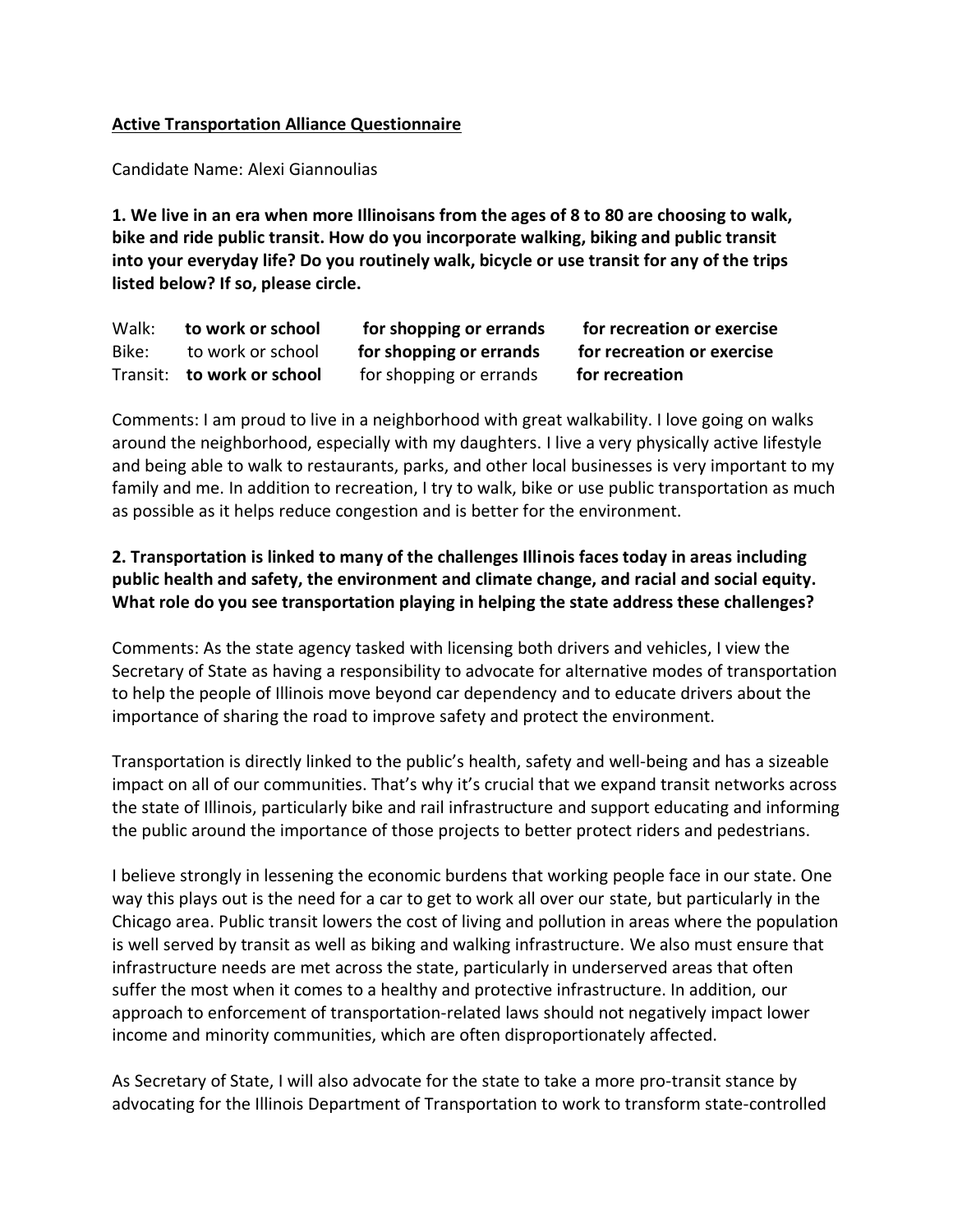roads into more multi-modal thoroughfares with bike lanes, improved walkability, and dedicated transitways. A well run and modern transit system is a fact of life in many other parts of the world, and it should be the same here in Illinois.

I also envision working with stakeholders and other state agencies in creating a state-sponsored plan – similar to Vision Zero efforts that cities employ – designed to reduce vehicle related accidents, injuries and fatalities, which could be implemented across the state. The goal would be to protect lives but also improve the health, safety and wellness of all Illinoisans.

Additionally, I will seek to devote more dollars to infrastructure improvements, enforcement initiatives and marketing plans and materials, which would be made available at Secretary of State facilities and at public libraries, and long-term programs designed to modify driving behavior.

**3. The pool of questions that could appear on Illinois driver exams includes several questions about how drivers should interact with vulnerable people walking and biking, but because the pool is so large (more than 400 questions) many drivers complete and pass exams without ever being asked about pedestrian and bicycle safety. Do you support or oppose requiring drivers to answer questions related to driving safely near pedestrians, bicyclists, and other vulnerable road users in order to complete their exam?**

- **Strongly support**
- Support
- No position
- Oppose
- Strongly oppose

Comments: Accidents involving cars and bicycles are far too common. In 2020 alone, there were over 1,200 car-related deaths of bicyclists across the country. In 2021, there were an estimated 10 bicyclist deaths in the city of Chicago alone, and the rate of fatalities has increased since the beginning of the pandemic. This is unacceptable.

The Secretary of State as the issuer of licenses has a responsibility to ensure that Illinoisans who are deemed eligible by the state to receive their license are able to drive safely in a multi-modal environment and are aware of road sharing with bicycles and busses. Further, ensuring bicyclist and pedestrian safety is key to expanding bicycle access statewide and would be included on every driver's test under my administration.